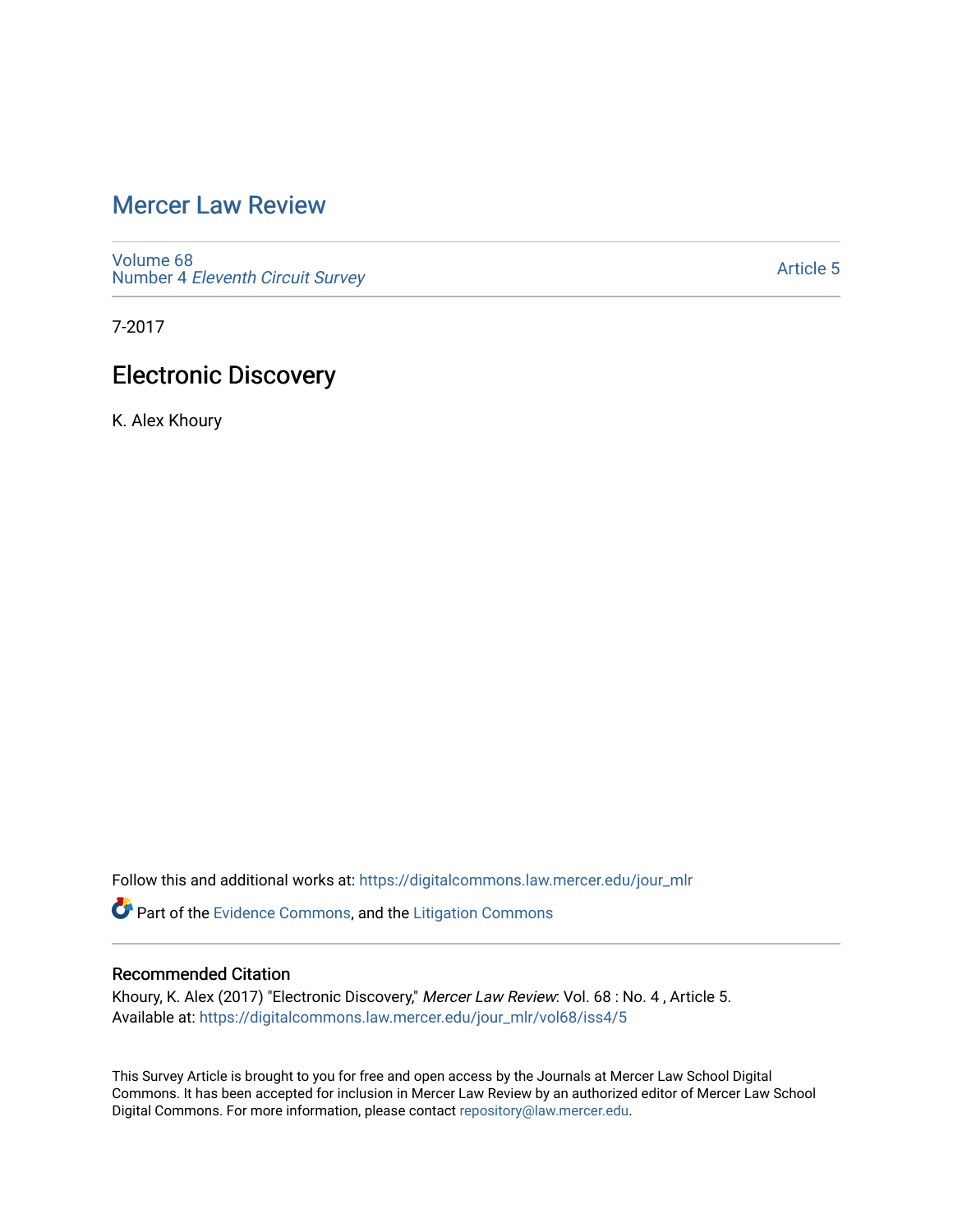# **Electronic Discovery**

### **by K. Alex Khoury\***

At the end of **2015,** the Federal Rules of Civil Procedure were amended to reform the discovery process with three main goals in mind: **(1)** promoting cooperation between the parties, (2) emphasizing proportionality in discovery, and **(3)** encouraging active case management **by** the courts. This Article will examine how the courts in the Eleventh Circuit interpreted and applied the new rules in **2016** and consider whether the new rules are having their desired effect on E-Discovery practice.<sup>1</sup>

#### **I.** COOPERATION

Federal Rule of Civil Procedure 12 was amended to promote cooperation **by** expressly stating that "the parties" are responsible for employing the Rules to obtain just, speedy, and inexpensive results in litigation. <sup>3</sup> Although the amendment did not create any new obligations on the parties, it was intended to encourage the parties to cooperate in furtherance of the goals of Rule **1.** Attorneys versed in E-Discovery can attest to the tremendous savings in time and expense possible through cooperation, but if you asked ten attorneys to define "cooperation" in the context of **E-**Discovery, you would likely get ten different definitions. Rule **1** and its accompanying committee notes offer no guidance on how the parties are to cooperate.

The contours of E-Discovery cooperation may have been outlined **by** Chief Justice John Roberts in his *2015 Year-End Report on the Federal Judiciary* when he wrote, 'The test for plaintiffs' and defendants' counsel alike is whether they will affirmatively search out cooperative solutions,

<sup>\*</sup>Partner in the firm of Balch **&** Bingham LLP, Atlanta, Georgia. Georgia College State University **(B.S.,** 1994); Mercer University, Walter F. George School of Law **(J.D.,** cum laude, **2003).** Member, State Bar of Georgia.

**<sup>1.</sup>** For an analysis of electronic discovery law during the prior survey period, see K. Alex Khoury, *Electronic Discovery, Eleventh Circuit Survey,* **67 MERCER** L. REV. **859 (2016).**

<sup>2.</sup> **FED.** R. Civ. P. **1.**

*<sup>3.</sup> See* **FED.** R. Civ. P. **1** advisory committee's note to **2015** amendment.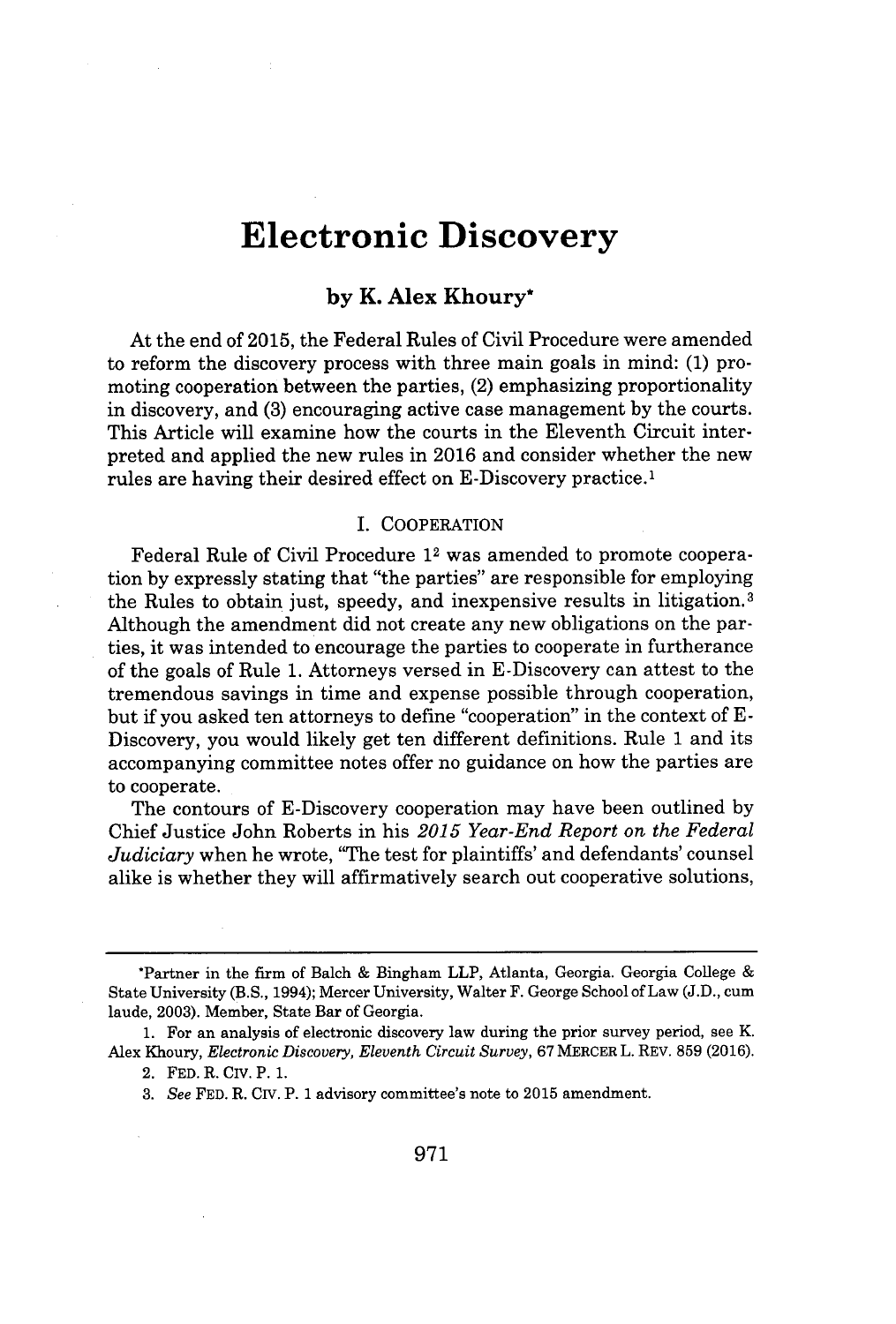chart a cost-effective course of litigation, and assume shared responsibility with opposing counsel to achieve just results." <sup>4</sup>In **2016,** federal courts began filling in details around Justice Roberts's outline, including several district courts in the Eleventh Circuit.

The United States District Court for the Middle District of Florida invoked Rule 1's implicit call for cooperation in *Lanard Toys Ltd. v. Dolgencorp, LLC,5* stating:

Foremost, Rule **1** provides that the rules "should be construed, administered, and employed **by** the court and the parties to secure the just, speedy, and inexpensive determination of every action and proceeding." The recent addition of "and the parties" places shared "responsibility to employ the rules in the same way." "Effective advocacy is consistent with—and indeed depends upon—cooperative and proportional use of procedure."<sup>6</sup>

The E-Discovery dispute in *Lanard Toys* arose, at least in part, because the parties failed to address E-Discovery concerns adequately in their Rule **26(f) 7** discovery plan. The parties' "plan" for discovery of electronically stored information **(ESI)** was to "work together in good faith to try to agree to a stipulated agreement regarding the disclosure and discovery of [ESI]."8 The court aptly described the parties' agreement to agree as "too simplistic and too optimistic."<sup>9</sup>

Predictably, no agreement was reached before the parties began discovery. In response to the plaintiffs discovery requests, the defendant collected and produced documents in the manner and format of its choosing without metadata.<sup>10</sup> The plaintiff sought broader discovery, including the discovery of metadata, and moved the court to compel the defendant

- **8.** *Lanard Toys,* **2016** WL **7031326,** at \*4.
- *9. Id.*

<sup>4.</sup> **JOHN G.** ROBERTS, JR., **2015** YEAR-END REPORT **ON** THE FEDERAL JUDICIARY **11 (2015),** *reprinted in* **STATE** OF THE FEDERAL JUDICIARY: ANNUAL REPORTS OF THE CHIEF **JUSTICE** OF THE **SUPREME COURT** OF THE UNITED **STATES** (Shelley L. Dowling ed., **2016)** [hereinafter ANNUAL REPORTS], *available at* http://www.supremecourt.gov/publicinfo/yearend/2015year-endreport.pdf.

**<sup>5.</sup>** No. 3:15-cv-849-J-34PDB, **2016** WL **7031326** (M.D. Fla. Jan. 21, **2016).**

**<sup>6.</sup>** *Id.* at **\*1** (quoting **FED.** R. CIv. P. **1; FED.** R. **CIv.** P. **1** advisory committee's note to **2015** amendment).

**<sup>7.</sup> FED.** R. CIv. P. **26(f).**

*<sup>10.</sup> See id.; see also* Defendants-Counterclaimants' Response in Opposition to Plaintiff-Counterdefendant's Motion to Compel Agreement Facilitating the Production of Electronically Stored Information, Lanyard Toys Ltd. v. Dolgencorp, **LLC,** No. 3:15-CV-849-34PDB, **2016** WL **7031326** (M.D. Fla. Jan. 21, **2016)** (No. 3:15-CV-00849-MMH-PDB), **2016** *WL* **686687.**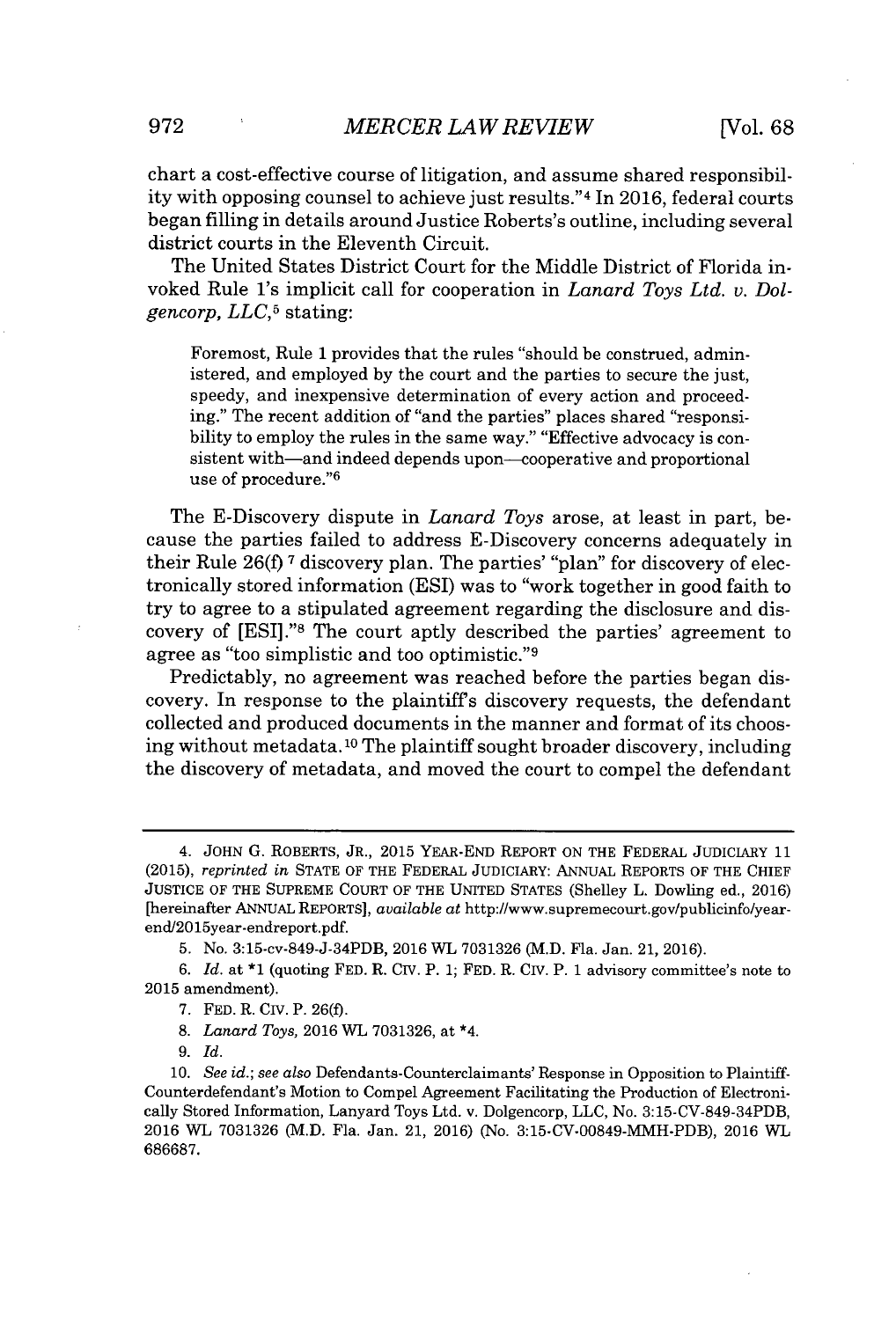to agree to an ESI discovery plan or have plaintiffs proposed plan imposed on it.<sup>11</sup> The court denied the plaintiff's motion. One fact the court weighed in the defendant's favor was its offer to produce the metadata for any document it had already produced "upon the plaintiffs request and explanation for need."12 The court's reasoning and ruling is an endorsement of Rule 1's call for a "cooperative and proportional use of procedure." <sup>13</sup>

*Blake* **v.** *Batmasianl<sup>4</sup>*was a Fair Labor Standards Act **(FLSA)1** case that was derailed in discovery **by** the parties' and their counsels' "obvious mutual animus," which, the court noted, had "made the discovery process unnecessarily combative, excessively litigious, and wasteful of the Court's limited judicial resources."<sup>16</sup> After having already conducted three 'lengthy discovery hearings" in the case, the court was forced to referee a dispute over the plaintiffs attempt to depose witnesses about alleged scandalous conduct **by** one of the defendants-allegations the court had already struck from the complaint as irrelevant to the case.17 The court denied the plaintiffs request for additional time to depose witnesses on topics immaterial to the **FLSA** claim, citing, among other things, Rule  $26's^{18}$  proportionality requirement.<sup>19</sup> The court also emphasized cooperation, reminding the parties that Rule **1** "makes crystal clear the obligation of judges-and lawyers-to cooperate and control the expense of litigation." <sup>20</sup>The court warned the parties that it took the **2015** amendments to the Federal Rules of Civil Procedure seriously and expected them to do the same.<sup>21</sup>

In *Freedman v. Suntrust Banks, Inc.*,<sup>22</sup> the court was explicit that it expects parties to share information about their electronic information

- **16. 2016** WL **4618931,** at \*2.
- **17.** *Id.*
- **18. FED.** R. CIV. P. **26.**
- **19.** *Batmasian,* **2016** WL **4618931,** at **\*6, 7, 8, 10, 11.**
- 20. *Id.* at **\*3.**
- 21. *Id.*

**<sup>11. 2016</sup>** WL **7031326,** at \*4.

<sup>12.</sup> *Id.* The offer to produce metadata only for specific documents upon a showing of need is *a* defensible compromise position for a party seeking to avoid producing metadata *for* all documents in its production. Rarely will all metadata for all documents produced be relevant to a case, and the additional burden of reviewing all of the metadata for relevance and privilege can be significant.

**<sup>13.</sup>** *Id.* at **\*1.**

<sup>14.</sup> No. 15-cv-81222-MARRAIMATTHEWMAN, **2016** WL **4618931 (S.D.** Fla. Sept. 2, **2016),** *overruled on other grounds by* Blake v. Batmasian, No. 15-81222-CIV-MARRA/ MATTHEWMAN, **2017** WL **657767 (S.D.** Fla. Feb. **15, 2017).**

**<sup>15. 29</sup> U.S.C.** ch. **8** (2012 **&** Supp. II **2015).**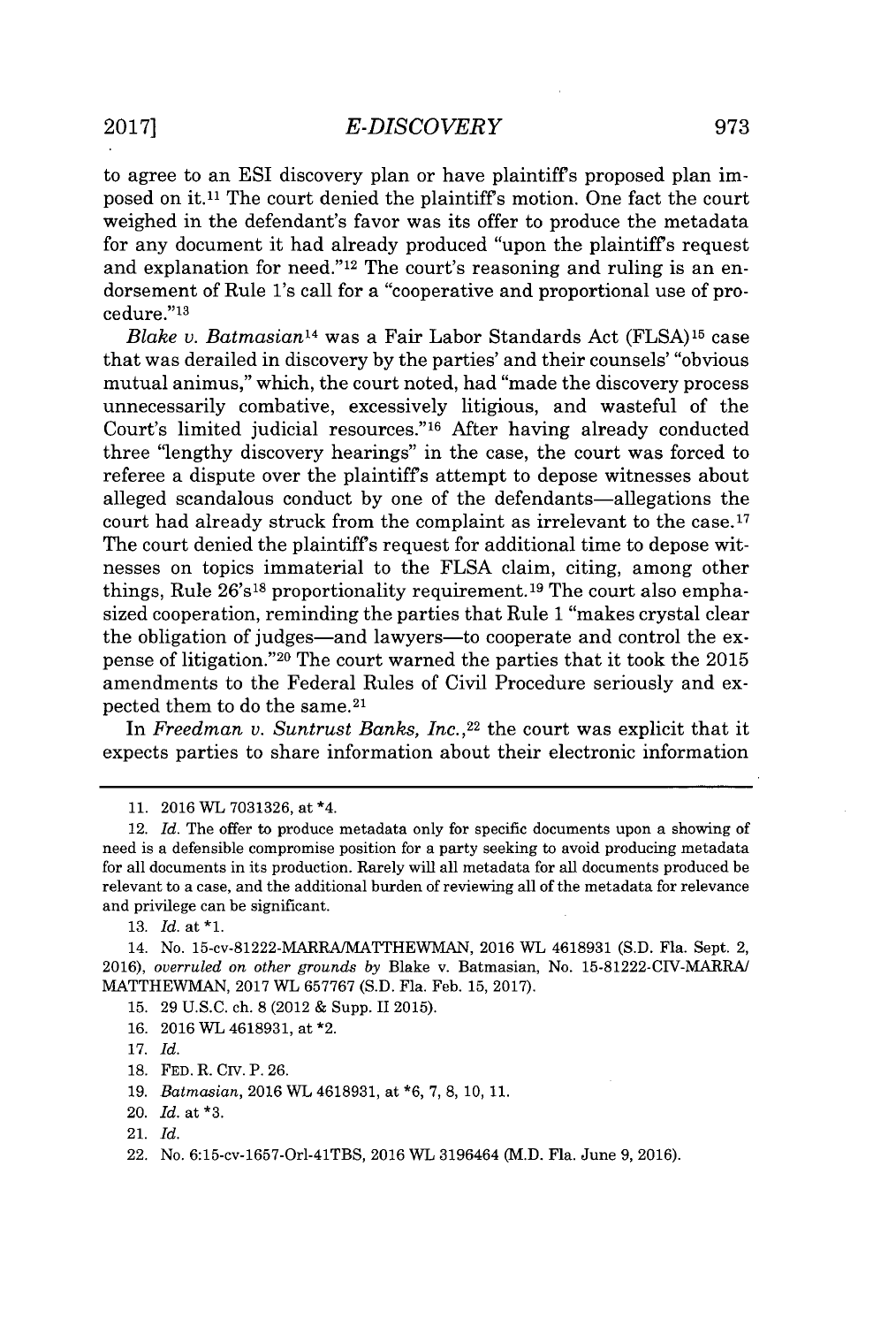systems early in cases to allow for efficient and economical discovery.<sup>23</sup> The plaintiff in *Freedman* was seeking to certify a class of credit applicants with disabilities, claiming the class had been discriminated against **by** the defendant.<sup>24</sup>The plaintiff sought discovery of loan files of potential class members but did not know the searching capabilities of the electronic information system the defendant used to store its loan files.<sup>25</sup> The defendant objected to reviewing all of its loan files to identify potential class members, claiming the process would be unduly burdensome.<sup>26</sup> The parties wasted several months of discovery while the plaintiff tried to figure out how to discover relevant information from the defendant's computers in a way that would be less burdensome for the defendant-apparently with little guidance from the defendant.<sup>27</sup> Although the court chided the plaintiff for her general lack of diligence in moving the case along, it reluctantly granted her motion to extend the deadline for class certification to allow more time for discovery because it found she acted "energetically," albeit ineffectively, in seeking discovery from the defendant's electronic information system.<sup>28</sup> The court encouraged parties to communicate earlier about E-Discovery and to get E-Discovery experts involved early if necessary to help parties learn about the capabilities of relevant electronic information systems.<sup>29</sup> The court observed that "[a] Rule **30(b)(6)** deposition should not be necessary to obtain straightforward information about a party's electronic information systems."<sup>30</sup>

As these cases demonstrate, courts will look for, consider, and weigh parties' efforts to cooperate when deciding discovery motions under the Federal Rules as amended in **2015.** The amendment to Rule **1** may not have officially created new obligations for parties, but, urged on **by** Chief Justice Roberts, courts are increasingly looking to Rule **1** to guide them in untangling E-Discovery disputes.

### **II. SCOPE** OF DISCOVERY

One of the most talked about **2015** amendments was the overhaul of Rule **26(b)(1)** to reemphasize the role of proportionality in discovery. **By** moving the proportionality factors from Rule **26(b)(2)(C)** to Rule **26(b)(1),** the Rules Committee did not change the scope of discovery so much as it

- **28.** *Id. at \*6.*
- **29.** *Id. at* **\*5** (discussing **FED.** R. CIv. P. **30(b)(6)).**
- **30.** *Id.*

**<sup>23.</sup>** *Id. at* **\*5.**

<sup>24.</sup> *Id. at* **\*1.**

**<sup>25.</sup>** *Id. at* **\*3.**

**<sup>26.</sup>** *Id.*

**<sup>27.</sup>** *See id. at* \*4-5.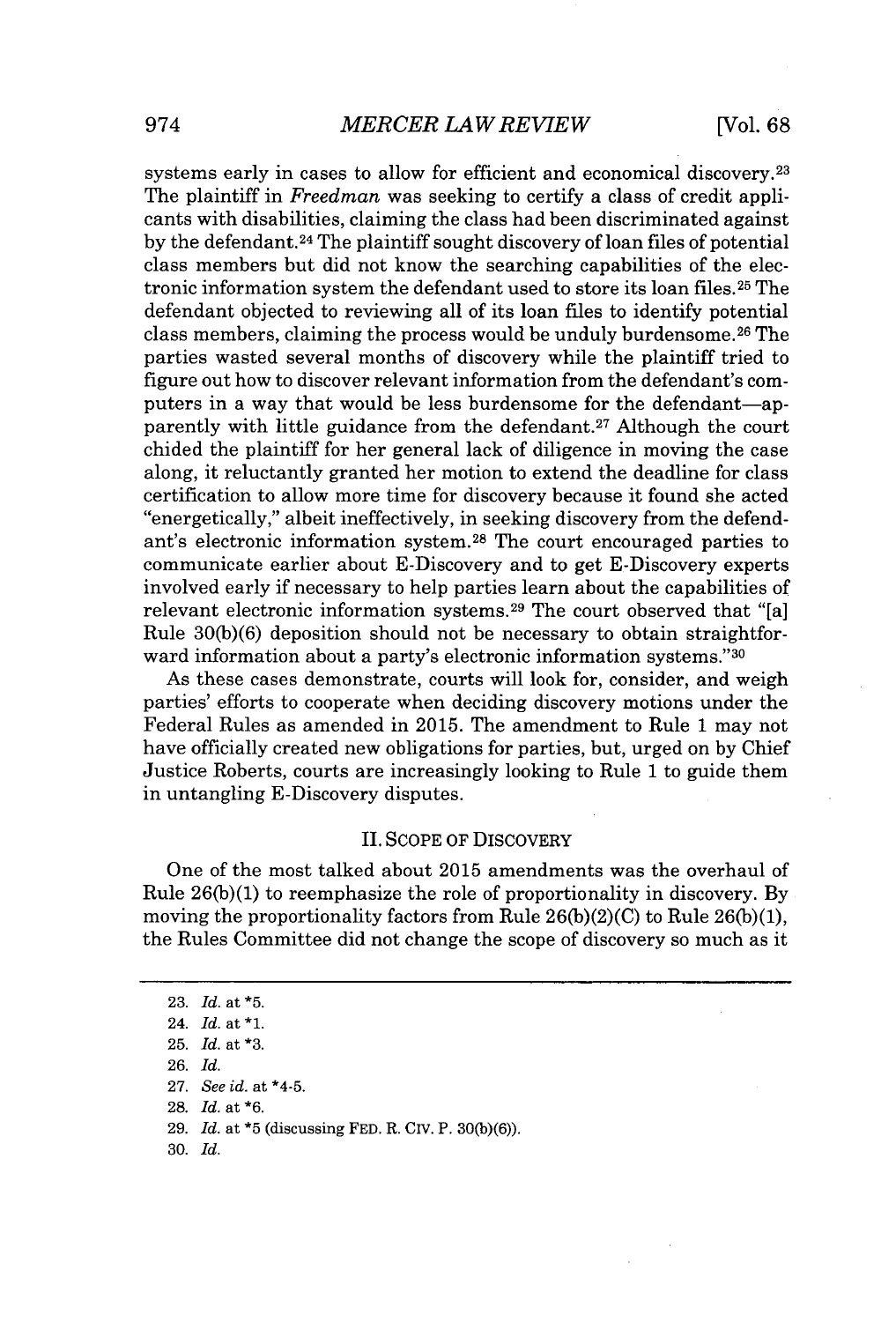renewed the courts' and practitioners' focus on the use of the factors to limit discovery. **<sup>31</sup>**

An interesting, and perhaps unexpected, use of proportionality to limit discovery presented itself in *In re: Takata Airbag Products Liability Litigation.32* In that case, the parties disagreed over how to handle the production of irrelevant, confidential information that was comingled with discoverable data. The producing party requested that it be allowed to redact confidential, irrelevant information from documents containing relevant data and that it be allowed to withhold irrelevant parent documents from responsive document families.<sup>33</sup> The requesting party opposed the redactions, arguing that the parties had a confidentiality order in place to protect any commercially sensitive information contained in the documents and warned that allowing such redactions would lead to unnecessary litigation.34 Following the recommendation of the case's special master, the court allowed the producing party to redact confidential, irrelevant information and to withhold irrelevant parent documents. <sup>35</sup> The court cited Rule **26(b)(1)** proportionality and Chief Justice Roberts's Year-End Report<sup>36</sup> for the proposition that "a party is not entitled to receive every piece of relevant information."<sup>37</sup>"It **is** only logical, then," the court held, "that a party is similarly not entitled to receive every piece of irrelevant information in responsive documents if the producing party has a persuasive reason for why such information should be withheld."38

The fallout from the *Takata* decision bears watching. The court's ruling appears to devalue the protection afforded parties **by** confidentiality agreements, and this decision could lay the foundation for an increase in discovery disputes over redactions and the withholding of family documents in the name of relevancy.

### III. FORM OF PRODUCTION

*Mitchell v. Reliable Security, LLC39* involved a dispute over the form of production of ESI.40 The plaintiff asked the court to compel the defendant to produce documents in their native electronic format. According to

**39.** No. 1:15-cv-03814-AJB, **2016** WL 3093040 **(N.D.** Ga. May 24, **2016).**

40. *Id.* at **\*1.**

**<sup>31.</sup>** *See* **FED.** R. Civ. P. **26** (2010).

**<sup>32.</sup>** No. **15-2599-MD-MORENO, 2016** WL 1460143 **(S.D.** Fla. Mar. **1, 2016).**

**<sup>33.</sup>** *Id.* at **\*1.**

<sup>34.</sup> *In re: Takata,* **2016** WL 1460143, at \*2.

**<sup>35.</sup>** *Id.*

**<sup>36.</sup>** ANNuAL REPORTS, *supra* note 4, at **6.**

**<sup>37.</sup>** *In re: Takata,* **2016** WL 1460143, at \*2.

**<sup>38.</sup>** *Id.*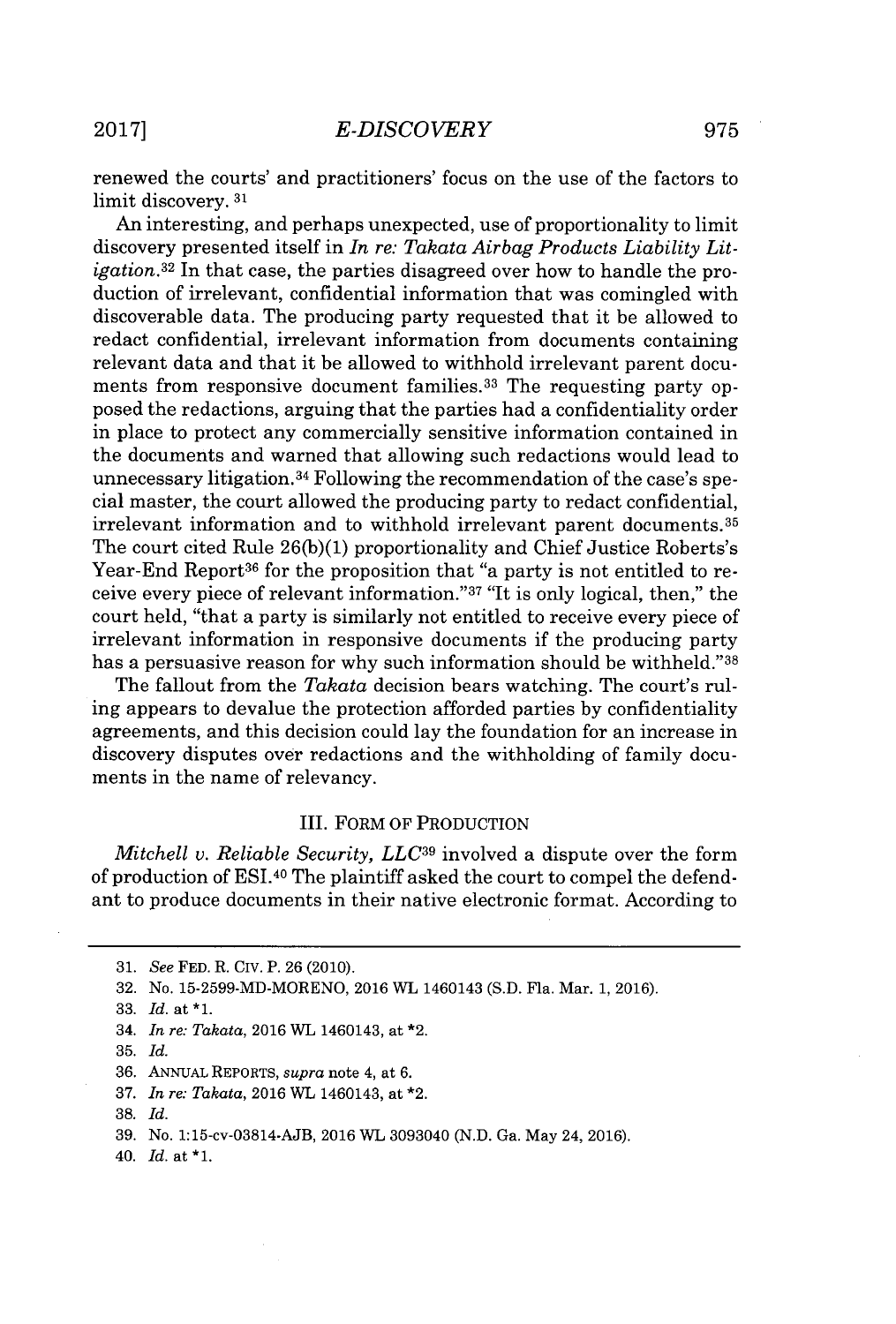the plaintiff, the emails and spreadsheets that would support her theory of the case were "susceptible to *post hoc* manipulation," which, she claimed, necessitated an examination of the documents' metadata.<sup>41</sup> The defendant asked to be allowed to produce documents in PDF format, claiming that the production of documents in native format would be more expensive and was not justified given the small amount in controversy. Neither party produced any evidence to support its claims. Operating in an evidentiary vacuum, the court ruled in favor of the plaintiff and compelled the defendant to produce ESI in native format.<sup>42</sup> The decisive factor in the plaintiffs favor was the defendant's failure to make "an adequate showing that production of native files is cost prohibitive." <sup>43</sup> The court found no reason to believe the defendants' **ESI** had been tampered with but held that the plaintiffs wish to verify no tampering had occurred was not unreasonable.<sup>4</sup>

The court's decision to compel the production of **ESI** in native format based on the mere potential for tampering is noteworthy. There are valid objections to producing ESI in its native format that were not raised in this case, however, which may limit *Mitchell's* precedential value.

#### IV. COST-SHIFTING

In *United States ex rel., Victor E. Bibby, et al. v. Wells Fargo Bank,* **N.A.,45** the United States District Court for the Northern District of Georgia considered whether the cost of document review could be shared with an opposing party under Rule  $26(c)(1)$ .<sup>46</sup> The court previously entered a protective order requiring the plaintiffs to pay half of the costs arising from the discovery of certain defendant's mortgage loan files. When the defendant filed a motion for payment pursuant to that protective order, it included a demand for payment of half of the document review cost. The plaintiffs objected to the demand for review costs, arguing that such costs were excluded from the allocable expenses under Rule  $26(c)(1).47$ 

The court observed that the rule permitted courts to allocate expenses in protective orders but provided no guidance as to what constitutes an "expense."4<sup>8</sup>After considering the split of authority from other jurisdictions on the question, the court held that "under limited circumstances,

43. *Id.*

*48. Id.*

<sup>41.</sup> *Id.* (emphasis in original).

<sup>42.</sup> *Id.* at \*2.

*<sup>44.</sup> Id.*

<sup>45.</sup> No. **1:06-CV-0547-AT, 2016** WL **7365195 (N.D.** Ga. May **26, 2016).**

*<sup>46.</sup> Id.* at **\*1.**

*<sup>47.</sup> Id.*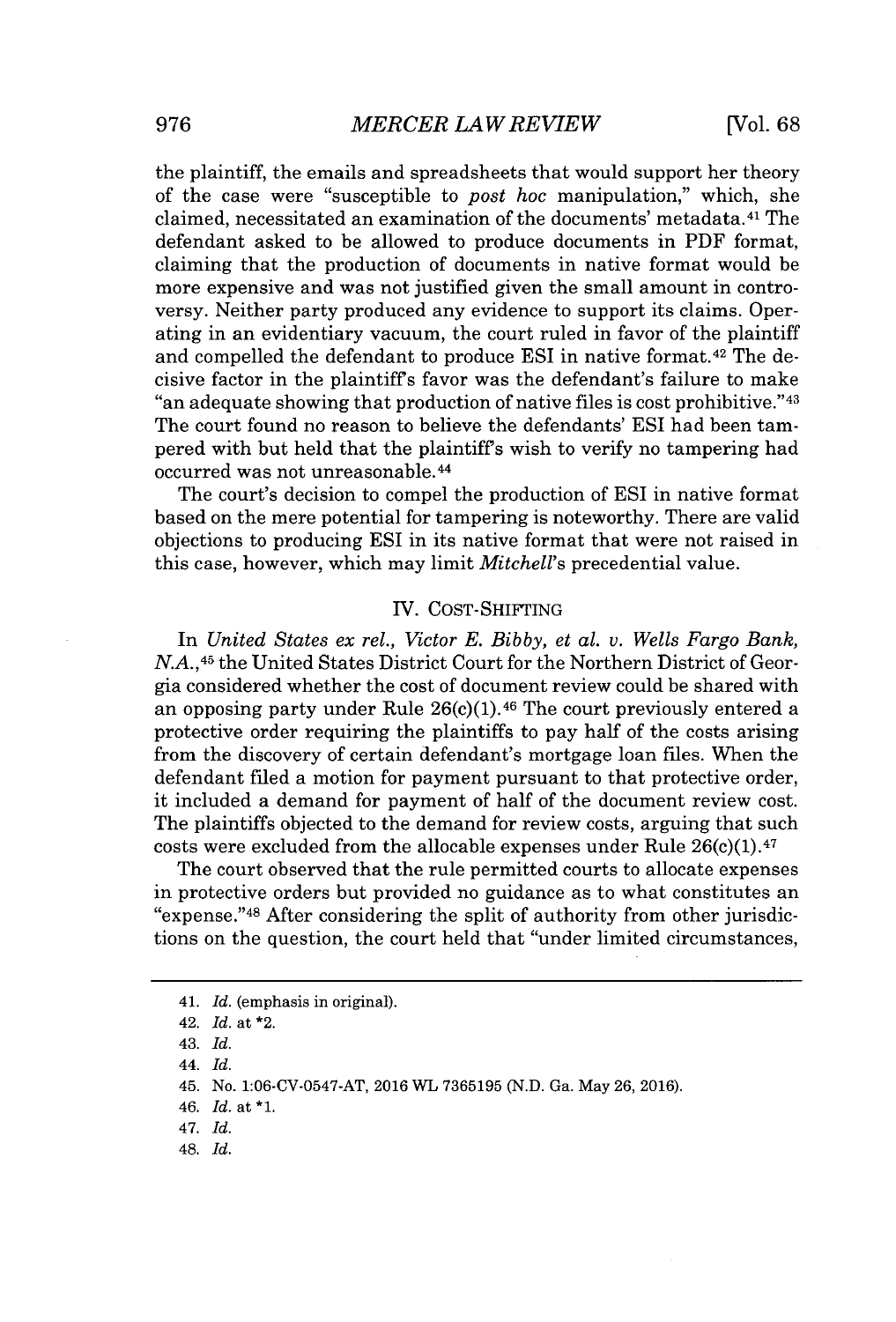## *E-DISCOVERY* **2017] 977**

a party may seek to share reasonable costs related to reviewing documents prior to their production."<sup>49</sup> The court stressed that cost-sharing was appropriate under the "special circumstances" of the case and recited several factors the court weighed in its decision, including a discovery time period covering more than a decade, the significant discovery costs borne **by** the defendant that were not subject to the protective order's cost-sharing provision, and the court's belief that the cost shifting would not deter the plaintiffs or others from seeking to vindicate their rights.<sup>50</sup>

### V. SPOLIATION

The courts' application of Rule  $37(e)$ ,  $51$  which governs spoliation of ESI, was one of the most closely watched developments in E-Discovery in **2016.** Four spoliation cases out of the Eleventh Circuit footprint garnered national attention.<sup>52</sup>

In *Living Color Enterprises, Inc. v. New Era Aquaculture, Ltd.*,<sup>53</sup> the plaintiff moved for sanctions against the defendant for knowingly deleting text messages relevant to the case. <sup>54</sup>The defendant admitted that the text messages in question had once existed and that he had deleted them.<sup>55</sup> According to the defendant, he routinely deleted text messages, and set his phone to automatically delete text messages after thirty days. The defendant admitted that he forgot to turn the auto-delete function off when the lawsuit began. In light of these facts, the plaintiff asked the court to strike the defendants pleadings and enter default judgment in plaintiff's favor.<sup>56</sup>

The court denied the plaintiff's motion for sanctions.<sup>57</sup> Walking through the steps of Rule 37(e) analysis, the court found **(1)** the spoliated ESI should have been preserved, (2) at least some of the ESI that should

**57.** *Id.* at **\*7.**

*<sup>49.</sup> Id.* at \*2.

**<sup>50.</sup>** *Id.*

**<sup>51.</sup> FED.** R. Civ. P. 37(e).

**<sup>52.</sup>** Living Color Enterprises, Inc. v. New Era Aquaculture, Ltd., No. 14-cv-62216- MARRAIMATTHEWMAN, **2016** WL **1105297 (S.D.** Fla. Mar. 22, **2016);** Keim v. **ADF** Midatlantic, **LLC,** No. **12-CV-80577-MARRA/MATTHEWMAN, 2016 WL 7048835 (S.D.** Fla. Dec. **5, 2016);** O'Berry v. Turner, Nos. **7:15-CV-00064-HL, 7:15-CV-00075-HL, 2016** WL 1700403 (M.D. Ga. Apr. **27, 2016);** Brown Jordan International, Inc. v. Carmicle, Nos. 0:14- **CV-60629-ROSENBERG/BRANNON, 0:** 14-CV-61415-ROSENBERG/BRANNON, **2016** *WL* **815827 (S.D.** Fla. Mar. 2, **2016).**

**<sup>53.</sup>** No. 14-cv-62216-MARRA/MATTHEWMAN, **2016** WL **1105297 (S.D.** Fla. Mar. 22, **2016).**

<sup>54.</sup> *Id.* at **\*1.**

**<sup>55.</sup>** *Id.* at \*2.

**<sup>56.</sup>** *Id.*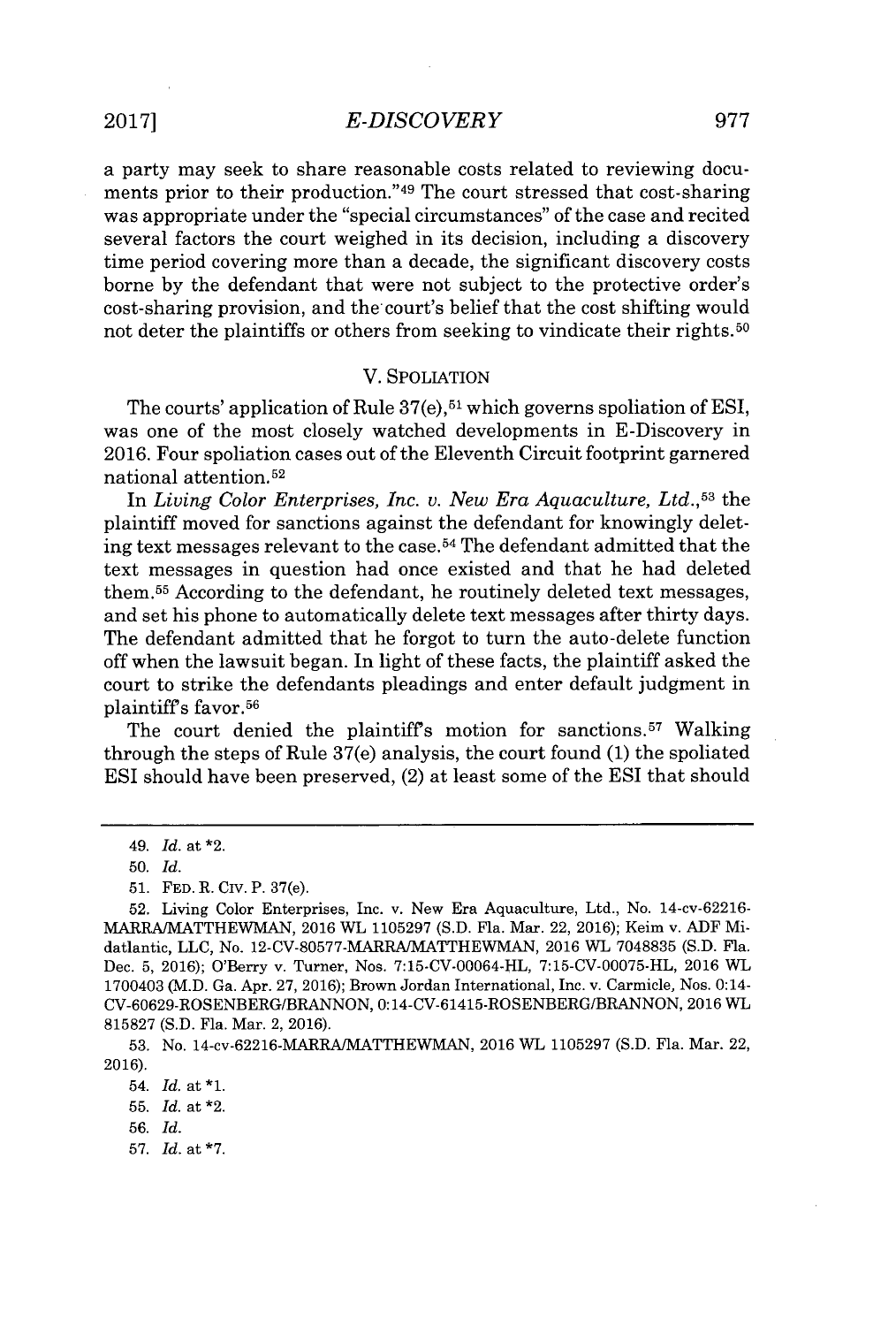have been preserved was lost,<sup>58</sup> and (3) the lost **ESI** could not be replaced through additional discovery.<sup>59</sup>**All** three of these questions having been answered in the affirmative, the court next considered whether the plaintiff had been prejudiced **by** the loss of the ESI.60 The court found that the plaintiff had not been prejudiced **by** the lost text messages because most of the missing text messages had been recovered from a third party and because the plaintiff failed to explain a direct nexus between the missing messages and the allegations in the complaint.<sup>61</sup>Lastly, the court found no direct evidence of "intent to deprive" or bad faith, observing that "it is common practice amongst many cell phone users to delete text messages as they are received or soon thereafter. There is nothing nefarious about such a routine practice under the facts presented here."<sup>62</sup> Having found no prejudice or intent to deprive, the court held that neither curative measures nor sanctions could be imposed under Rule 37(e). <sup>63</sup>

*Keim v. ADF Midatlantic, LLC64* was a Telephone Consumer Protection Act **(TCPA)65** putative class action lawsuit in which the plaintiff claimed he received unsolicited text messages from the defendants.<sup>66</sup> The defendants moved for sanctions when they discovered that the plaintiff had failed to preserve text messages that the defendants claimed would show his consent to the allegedly unsolicited text messages.67 As in *Living Color Enterprises,* the United States District Court for the Southern District of Florida walked through the steps of the Rule 37(e) spoliation analysis.<sup>68</sup> The court answered the first question of that analysis. whether the lost ESI should have been preserved, in the negative.<sup>69</sup> The plaintiff exchanged the lost text messages between February and March **2011,** and he testified that he routinely deleted his text messages shortly after receiving them. The plaintiff also testified that he first anticipated filing the lawsuit in or around October **2011.70** Finding no clear evidence

*67. Id.*

**70.** *Id.* at \*4.

**<sup>58.</sup>** The harm from this factor was mitigated **by** the fact that the plaintiff had been able to obtain many of the lost text messages from a third party. *Id.* at **\*5.**

**<sup>59.</sup>** *Id.* at \*4-5.

**<sup>60.</sup>** *Id.* at **\*5.**

**<sup>61.</sup>** *Id.*

**<sup>62.</sup>** *Id.* at **\*6.**

**<sup>63.</sup>** *Id.*

<sup>64.</sup> No. **12-CV-80577-MARRA/MATTHEWMAN, 2016** WL **7048835 (S.D.** Fla. Dec. **5, 2016).**

**<sup>65.</sup>** 47 **U.S.C. § 227** (2012).

**<sup>66.</sup>** *Keim,* **2016** WL **7048835,** at **\*1.**

**<sup>68.</sup>** *Id.* at \*4-6.

*<sup>69.</sup> Id.* at **\*5.**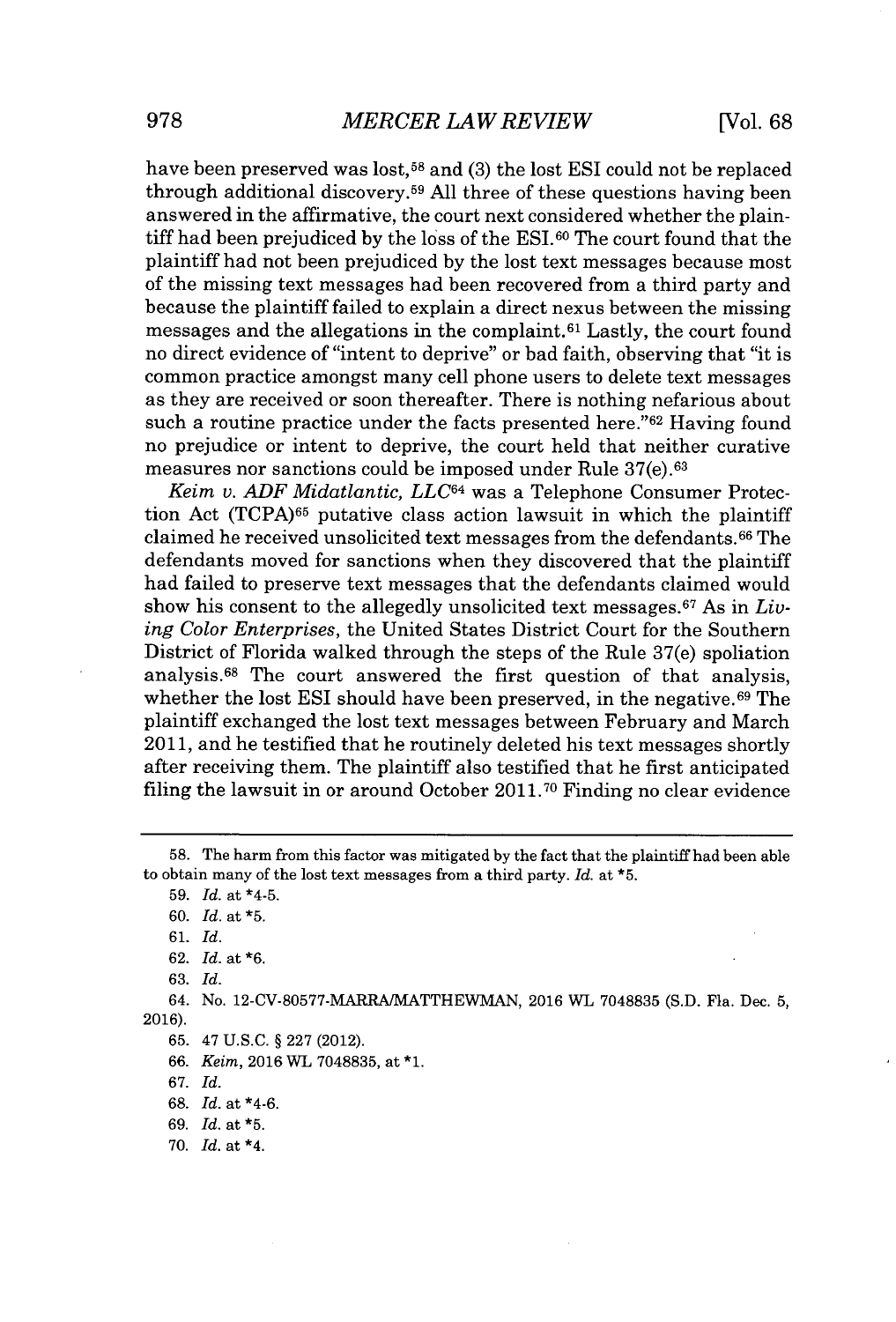on when the text messages were actually deleted, the court concluded that the text messages were most likely deleted before the plaintiff had a duty to preserve them, and thus, sanctions were not appropriate. <sup>71</sup>

The most surprising spoliation case in **2016,** *O'Berry v. Turner,<sup>72</sup>*is an auto accident case in which the plaintiffs' car was hit **by** a tractor-trailer truck.<sup>73</sup>The plaintiffs' attorney sent a spoliation letter to the defendants' counsel requesting that they preserve the relevant driver logs and information about the truck. The trucking company's loss control manager testified that he printed the driver log and PeopleNet data relevant to the action and placed the printed copies in a manila folder, which was his standard practice in the event of an accident involving one of the company's trucks. The loss control manager stored the folder in a cabinet in his office, but during the course of the litigation, the manager packed the folder into a moving box in anticipation of moving his office to another building and then took a medical leave of absence. When he returned, the manager was unable to locate the folder containing the documents for this case. When he reached out to PeopleNet to try to recover the missing data, he was told that the data had already been deleted pursuant to PeopleNet's document retention **policy. <sup>74</sup>**

Applying Rule 37(e), the court found that the trucking company's practice of printing a copy of the missing ESI and putting it in a folder did not constitute reasonable steps to preserve the missing data.<sup>75</sup> The court then turned to the issue of sanctions.76 The court held that the company's practice of printing a single copy of a document it had a duty to preserve was irresponsible.<sup>77</sup> The court concluded that the company's failure to preserve the documents went beyond negligence, stating, "Such irresponsible and shiftless behavior can only lead to one conclusion-that [the company] acted with the intent to deprive the Plaintiff of the use of this information at trial."<sup>78</sup> As a sanction, the court ordered that an adverse jury instruction would be given, requiring the jury to presume that the missing evidence was unfavorable to the defendants.<sup>79</sup>

**71.** *Id.*

- **77.** *Id.* at \*4.
- **78.** *Id.*
- **79.** *Id.* at **\*5.**

**<sup>72.</sup>** Nos. **7:15-CV-00064-HL, 7:15-CV-00075-HL, 2016** WL 1700403 (M.D. Ga. Apr. **27, 2016).**

**<sup>73.</sup>** *Id.* at **\*1.**

<sup>74.</sup> *Id.* at \*1-2.

**<sup>75.</sup>** *Id.* at **\*3.**

*<sup>76.</sup> Id.*